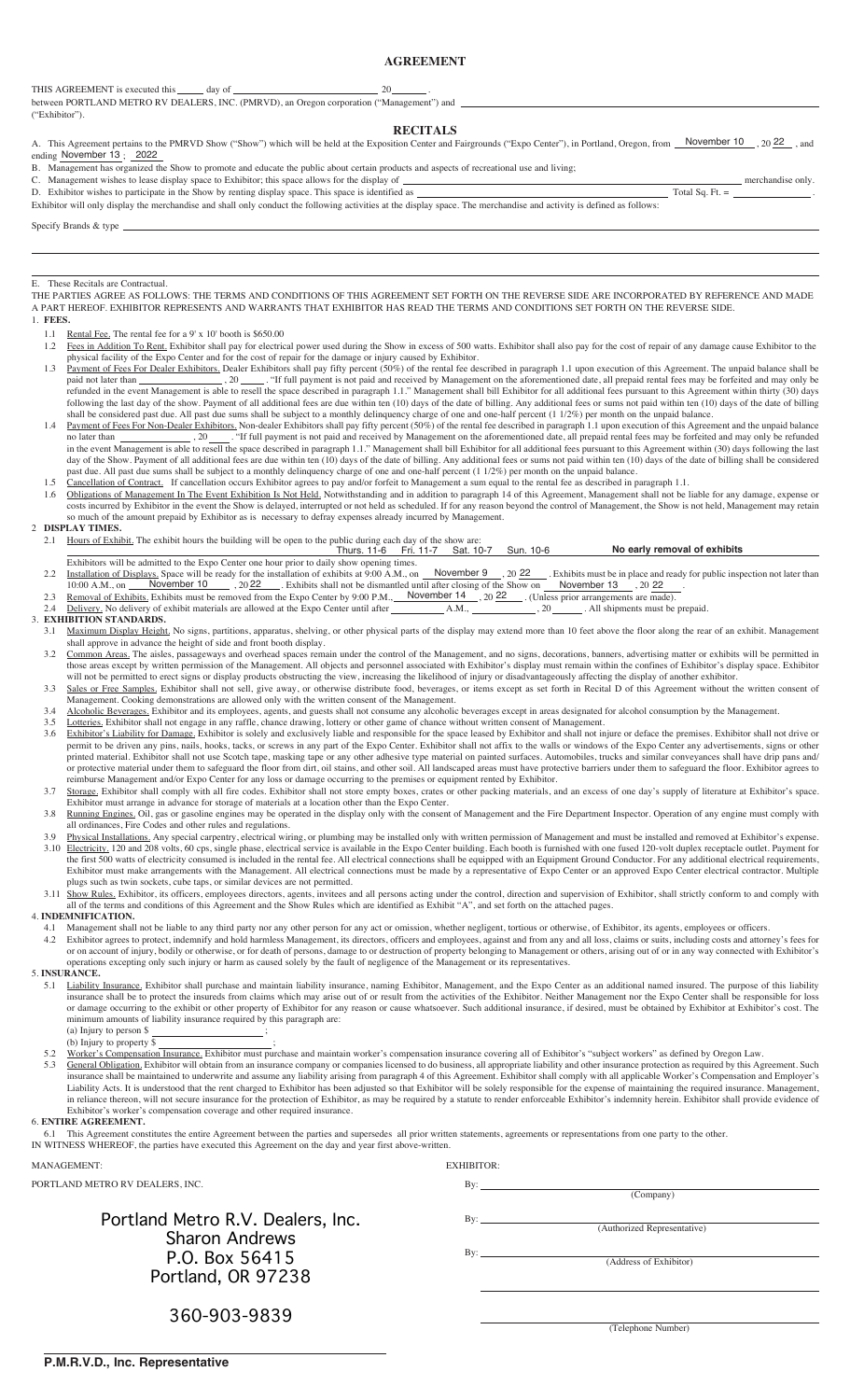# 7. **LICENSES AND PERMITS.**

- 7.1 Licenses. Any and all county, state, or federal licenses, inspections, or permits required by law of Exhibitor in the installation or operation of the display shall be obtained by Exhibitor at Exhibitor's expense prior to the opening of the Show.
- 7.2 Fire Code Compliance. Exhibitor must comply with all applicable state and local fire codes. If Exhibitor plans to store or use flammable liquid in the display. Exhibitor must obtain prior to the opening of the Show a "permit for exhibit" from a Fire Department Inspector. A Fire Department Inspector can be reached at 248-0203 between 7:30 and 8:30 A.M. during weekdays. If Exhibitor has any questions about compliance with the fire code, Exhibitor should consult with a Fire Department Inspector.

# 8. **NUISANCE.**

8.1 Activity Deemed a Nuisance. Management, in its sole and exclusive discretion, reserves the right to determine if conduct by Exhibitor or its agents, employees or officers, creates a nuisance. This restriction includes, but is not limited to, noise levels, odors, safety precautions, obscenity, humor and communications of any kind or nature. Exhibitor must immediately discontinue the conduct and remove the offending individuals or sources upon written notice from Management that said conduct constitutes a nuisance. Management

shall reasonably articulate the conduct or source of activity which Management deems a nuisance.

# 9. **COMPLIANCE WITH LOCAL, STATE, AND FEDERAL LAW.**

9.1 Compliance With Law. Exhibitor shall comply with all ordinances, statutes and laws applicable to participation in the Show and compliance with this Agreement. 10. **TIME, DEFAULT AND TERMINATION.**

- 10.1 Time. TIME IS OF THE ESSENCE with respect to the performance of each of the conditions, covenants, warranties, duties and obligations of this Agreement.
- 10.2 Default By Management. Default by Management is defined as: (a) Management files a petition for adjudication as bankrupt, for reorganization, or for an arrangement under any bankruptcy or insolvency law, or if any involuntary petition under any such law is filed against Management and not dismissed within sixty (60) days, or Management shall make any assignment of its property for benefit of creditors;
- (b) Management fails to comply with the express terms and conditions of this Agreement, and such failure is not corrected within seven (7) days following receipt of such failure;
	- (c) With respect to any failure to act or act which is an act of default which cannot reasonably be cured within the time provided by this Agreement and if reasonable efforts to cure such default are commenced within said period of time and are pursued with due diligence to a conclusion, there shall be no right to terminate this Agreement.
	- 10.3 Default by Exhibitor, Default by Exhibitor is defined as;
	- (a) Failure to pay any sums due Management within seven (7) days of due date;

 (b) Exhibitor files a petition for adjudication as a bankrupt, for reorganization, or for an arrangement under any bankruptcy or insolvency law, or if any involuntary petition under any such law is filed against Exhibitor and not dismissed within sixty (60) days, or Exhibitor shall make an assignment of its properties for the benefit of creditors;

 (c) Exhibitor fails to comply with the express terms and conditions of this Agreement, including failure to comply with the Show Rules, and such failure is not corrected within seven (7) days following notice of such failure, unless Exhibitor's failure to comply occurs during the dates that the hours of exhibit are identified in paragraph 2.1 of this Agreement. In the event that Exhibitor fails to comply with the express terms and conditions of this Agreement during and on the dates of the hours of exhibit as specified in paragraph 2.1 of this Agreement, including the Show Rules, and such default is not cured within one (1) hour from the time of delivery of notice to Exhibitor in person or posting at Exhibitor's display, Management shall have the right to terminate this Agreement, which termination shall be effective immediately. Exhibitor shall immediately vacate the space and remove its display and property from the Expo Center. In the event that Exhibitor does not vacate and/or remove all of its property with due diligence and expeditiously. Management has the right to cause the immediate removal of Exhibitor and/or its property. Management has the further right to store Exhibitor's property and Exhibitor agrees to pay Management all costs of removal and storage, plus an additional (15%) of the cost of removal, storage and any other reasonable expense incurred by Management in effectuating the removal of Exhibitor and/or its property. Management shall not be liable to nor shall Exhibitor be entitled to any credit for unused space rental;

- (d) With respect to any failure to act or act which is an act of "default" as defined in this Agreement and if any act of default cannot reasonably be cured within the time provided by this Agreement and if reasonable efforts to cure such default are commenced within said period of time and are pursued with due diligence to a conclusion, there shall be no right to terminate this Agreement except  $\alpha$  conclusion, there as provided in (c) above.
	- 10.4 Termination. Either party shall have the right to terminate this Agreement by reason of the other party's default and such termination shall be effective fifteen (15) days following receipt of such notice by the defaulting party, except as otherwise provided in this Agreement.
- 10.5 Damages. Notwithstanding the termination of this Agreement by reason of default, the party not in default shall be entitled to maintain an action for damages for breach of contract. 10.6 Cumulative Remedies. In addition to the right of termination and the right to concurrently maintain an action for damages as set forth in this Agreement, the parties shall have available any other dies available for breach of contract, whether at law or in equity, including the remedy of specific performance. 11. **NOTICES.**
- 11.1 Notice under this Agreement shall be in writing and shall be effective when actually delivered. If mailed, notice shall be deemed effective forty-eight (48) hours after mailing as registered or certified .<br>id, directed to the other party at the address set forth beneath the party's signature, or such other addresses as the parties may indicate by written notice to each other. 12. **INDEPENDENT PARTIES.**
- 12.1 Independent Business Relationship. Management and Exhibitor acknowledge that their relationship is that of independent contracting parties and that this Agreement does not created by joint venture, partnership, employment relationship or any other relationship other than the relationship for the rental of exhibit space in the Show described herein. Exhibitor shall be solely responsible for its own employees, agents, and representatives and the fees for exhibit space as described in paragraph 1 have been based upon Exhibitor's representation and warranty to Management that Exhibitor has complied with all applicable Employer Liability Acts and has provided Worker's Compensation insurance coverage for all of its employees and subject workers. Exhibitor has no right

#### or authority to assume or create any obligation of any kind, express or implied, on behalf of Management. 13. **GOOD FAITH, COOPERATION AND DUE DILIGENCE.**

13.1 Warranty. The parties hereto covenant, warrant, and represent to each other good faith, complete cooperation, due diligence and honesty in fact in the performance of all obligations of the parties pursuant to this Aer Agreement. All promises and covenants are mutual and dependent.

# 14. **GENERAL PROVISIONS.**

- 14.1 Severability. Nothing contained herein shall be construed so as to require the commission of any act contrary to law, and wherever there is any conflict between any provisions contained herein a any present or future statue, law, ordinance or regulation contrary to which the parties have no legal right to contract, the latter shall prevail; but the provision of this Agreement which is affected shall be curtailed and limited only to the extent necessary to bring it within the requirements of the law.
- 14.2 Attorney's Fees. In the event suit or action is brought or effort is required by either party under this Agreement to collect any sums due or to enforce any of its terms, it is agreed that the prevailing party shall be entitled to reasonable attorney's fees to be determined by a trail or appellate courts. Either party shall also be entitled to reasonable attorney's fees for all collection efforts for sums due pursuant to this Agreement although no suit or action was filed to collect the amount due.
- 14.3 Legal Effect. This Agreement shall be binding upon the parties, their heirs, legal representatives, successors and assigns. Each party and their heirs, legal representatives, successors and assigns, expressly consents to the terms of this Agreement and agrees to execute all documents necessary to comply with the provisions hereof. This paragraph does not in any way change or modify the provision of this Agreement with respect to assignment.
- 14.4 Modification. No amendment to nor modification of this Agreement shall be valid unless the same shall be in writing and signed by all the parties who are then bound by the terms of this Agreement. 14.5 Assignment. Exhibitor shall not voluntarily, involuntarily or by operation of law, assign, transfer, mortgage or otherwise encumber, all or any part of Exhibitor's interest in this Agreement. Any such attempt at assignment, transfer, hypothecation or similar act without Management's written consent shall be null and void and of no force and effect whatsoever. Management may sell, assign, or transfer any or all of its rights, benefits, privileges, obligations or duties under this Agreement.
- 14.6 Counterparts. This Agreement may be executed in several counterparts, each of which shall be an original, but all of which shall constitute but one and the same Agreement.<br>14.7 Waiver, Failure of either party at any t
- Waiver. Failure of either party at any time to require performance of any provision of this Agreement shall not limit the party's right to enforce the provision, nor shall any waiver of any breach of any provision be a waiver of any succeeding breach of the provision or waiver of the provision itself or any other provision.
- 14.8 Captions and Headings. The captions and headings of this Agreement are for convenience only and shall not be construed or referred to in resolving questions of interpretation or construction. The Recitals set forth at the beginning of this Agreement are contractual and shall be considered or referred to in resolving questions of interpretation or construction.
- 14.9 Presumption. This Agreement or any section thereof shall not be construed against any party due to the fact that said Agreement or any section thereof was drafted by said party.
- 14.10 No Third-Party Beneficiary. Nothing in this Agreement, express or implied, is intended to confer upon any person, other than the parties hereto and their respective successors and assigns, any rights or remedies under or by reason of this Agreement or to constitute such person a third-party beneficiary of this Agreement.
- 14.11 Entire Agreement. This Agreement constitutes the entire agreement between and among the parties, integrates all of the terms and conditions mentioned herein or incidental hereto, and supercedes Il negotiations or previous agreements between the parties or their predecessors in interest with respect to all or any part of the subject matter hereof.
- 14.12 Severability. If any term or provision of this Agreement or the application thereof to any person or circumstances shall to any extent be invalid or unenforceable, the remainder of this Agreement and the application of such term or provision to persons or circumstances other than those to which it is held invalid or unenforceable shall not be affected thereby and each term or provision of this Agreement shall be valid and enforceable to the fullest extent permitted by law.

#### 15. **FORCE MAJEURE: UNAVOIDABLE DELAY: EXPENSION OF TIME OR PERFORMANCE.**

15.1 Force Majeure. In addition to specific provisions of this Agreement, performance by either party hereunder shall not be deemed to be in default where delays or defaults are due to war; insurrection; strikes; lock-outs; labor disputes; riots; volcanos; floods; earthquakes; fires; casualties; acts of God; acts of the public enemy; epidemics; quarantine restrictions; freight embargoes; lack of transportation; governmental restrictions or priority; litigation; including but not limited to, litigation challenging the validity of this transaction or any element thereof; severe weather; inability to secure necessary labor, materials, or tools; delays of any contractor, subcontractor, or supplier; acts of the other party; acts or failure to act of the County or any other public or governmental agency or entity (other than acts or failure to act of the Exhibitor or the County shall not excuse performance by the Exhibitor); or any other cause beyond the control or without the fault of the party claiming an extension of time to perform. An extension of time for any such cause shall be for the period of duration of the cause. Times of performance under this Agreement may also be extended for any eason in writing signed by the Exhibitor and the Managemen

# 16. **CHOICE OF LAW.**

State of Oregon. This Agreement shall be construed under the laws of the State of Oregon.

17. **FULL AUTHORITY.**

17.1 Representations. Each of the parties and signatories to this Agreement represents and warrants that it has the full right, power, legal capacity and authority to enter into and perform the parties' respective obligations hereunder and no approval or consents of any other person are necessary in connection herewith.

# **Please email completed contract to Sharon Andrews at pmrvd@comcast.net**